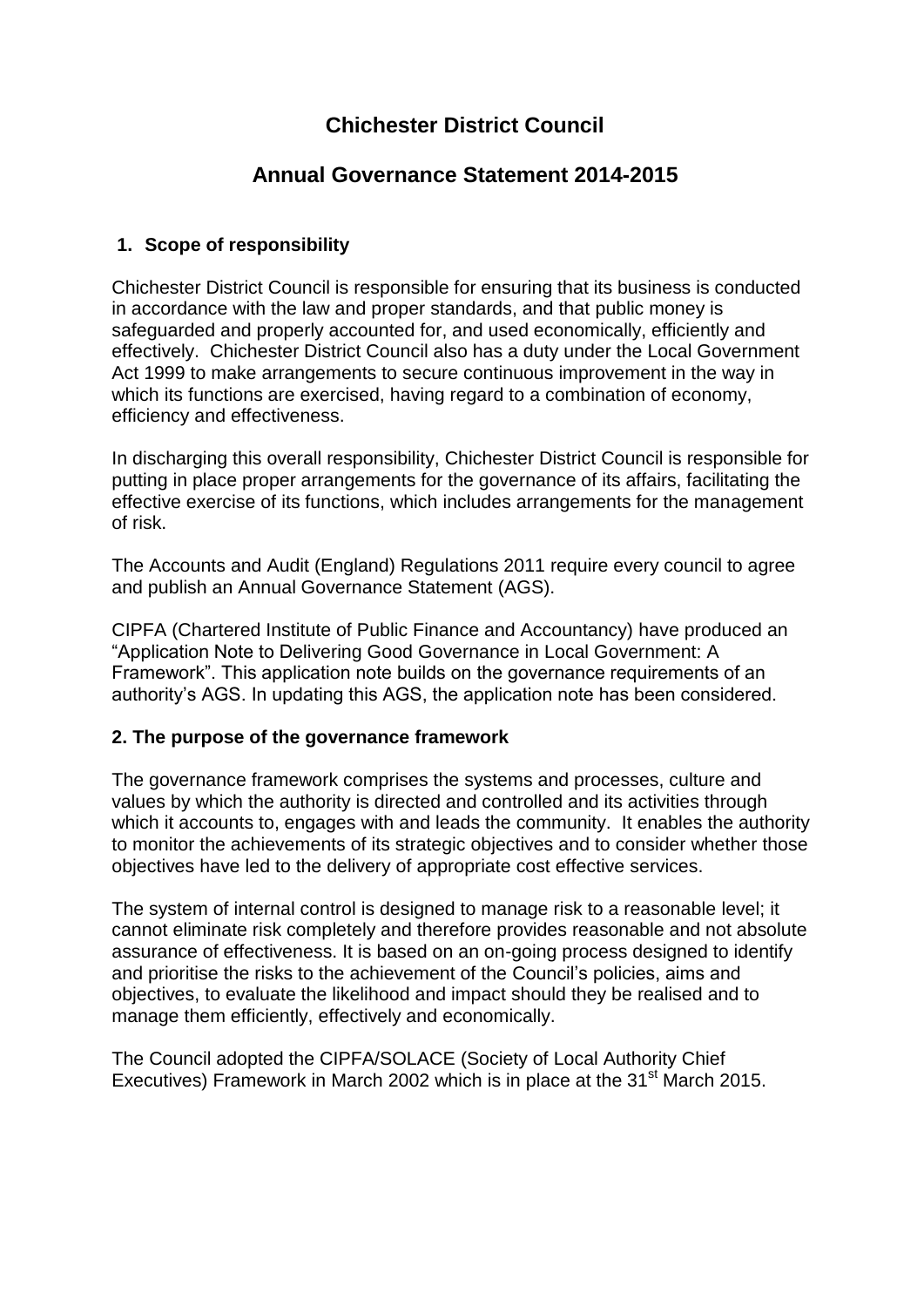## **3. The Principles of Good Governance**

The CIPFA/SOLACE framework Delivering Good Governance in Local Government sets out six core principles of good governance, these are:

#### **3.1. Determining the council's purpose, its vision for the local area and intended outcomes for the Community**

Although the Sustainable Community Strategy for Chichester District 2009-2026 is no longer a statutory document the council continues to be informed by the priorities identified in it. These are developed further through the corporate plan that sets out the Council's contribution to this partnership document. The Council measures its key priorities by a range of performance indicators which are set out within the Corporate Plan and monitored through Covalent the council's performance monitoring software. Reports on the progress of these performance indicators are available on the council's internet site. In addition the Sustainable Community Strategy sets the vision for working in Partnerships with other local and national organisations supported by the Local Strategic Partnership (LSP) – Chichester in Partnership, including the publication of a consultation exercise undertaken with partners and stakeholders on behalf of the Local Strategic Partnership.

Cabinet agreed the key financial principles of the 5 year financial strategy, which included continuing to review the council's costs in order to find further savings. A Task and Finish Group meets to discuss the budget, and reviews what is happening in the year and the effect for the New Year. All savings identified are reported on the member's bulletin board, the last being September '14.

The Council publishes its Annual Financial Accounts in accordance with the CIPFA guidelines and is committed to rebalancing public finances through a series of expenditure cuts. Uncertainty surrounds the current economic and financial climate and in particular public sector spending plans and it is clear that cuts to government funding to local councils will continue.

The Council continues to track national events, quantifying local impact and taking early action to manage the impact. The objective is to put the Council in the best possible position to deal with the financial issues it faces whilst still protecting the most vulnerable members of the community. It is important that the issues and the scale of the financial position are understood and the council is committed to finding solutions and options. A five year Financial Strategy and Plan was taken to Cabinet and Council in December '14 and detailed the challenges facing the council to provide services that meet Community needs with a significantly reduced overall level of resource. The key financial principles in the Financial Strategy offer guidelines for making financial decisions over the next few years, and will assist the Council in achieving balanced budgets.

#### **3.2. Members and Officers working together to achieve a common purpose with clearly defined functions and roles.**

The Council's Constitution clearly defines the roles and responsibilities of the Chief Executive, Chief and Senior Officers, Members and Committees and outlines procedural standards, scheme of delegation and protocol on Member/Officer relations. The constitution was fully reviewed, updated, and considered by Cabinet and approved by Council in May '13. Subsequent minor revisions were made in July '13 and a further revision to take account of the new management structure was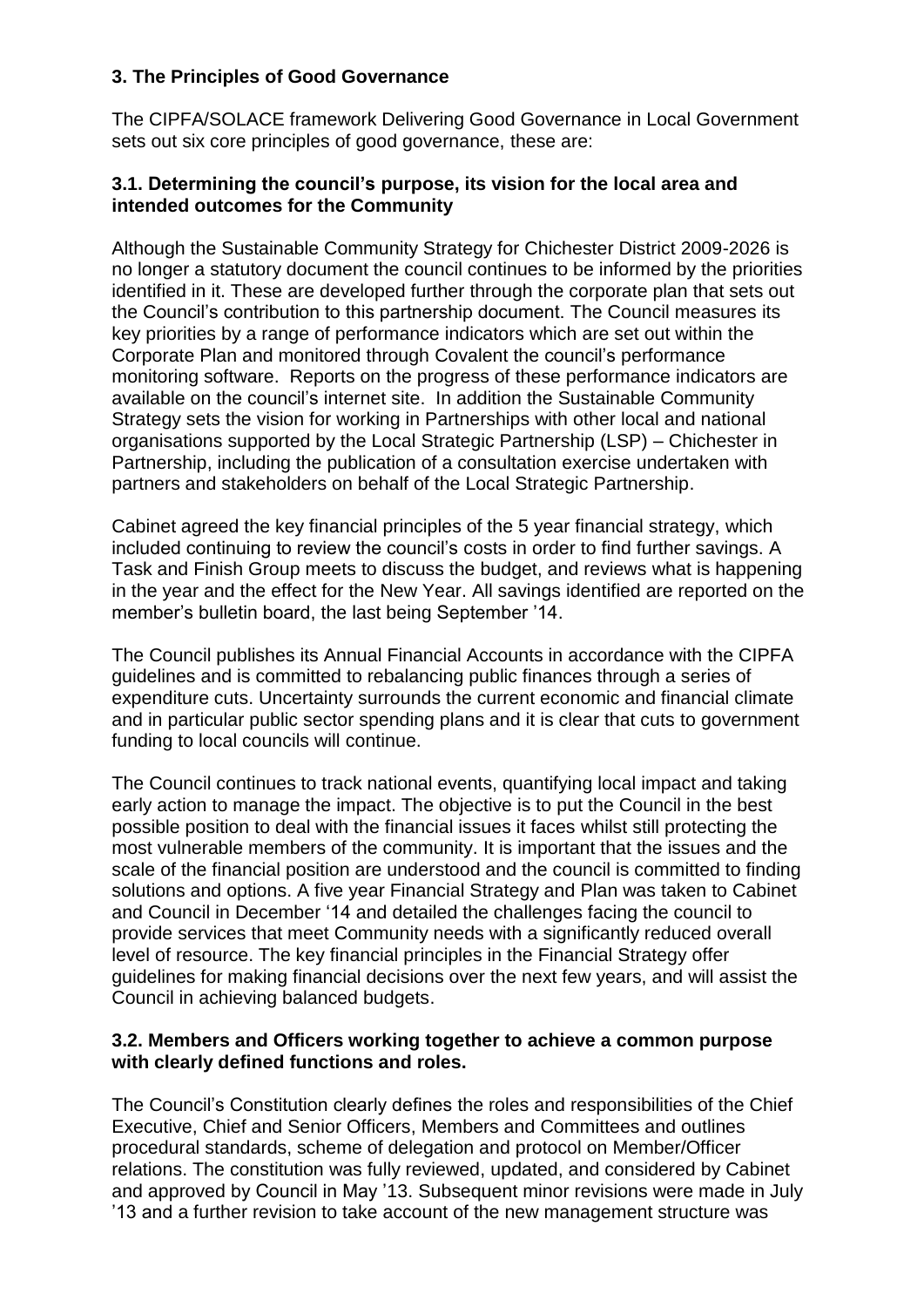made in March '14. The Leader, Cabinet Members and the Committee Chairmen and deputies receive verbal briefings from the Senior Officers on a regular basis and all Members receive pre-Council briefings and workshops in particular the Local Plan. Members receive monthly bulletins through the Council's intranet site, and attend workshops to keep them informed of new developments.

The Principal Solicitor is the council's Monitoring Officer who is responsible for legal compliance and works with departments to advice on legal issues across the Council.

The Head of Finance & Governance is the assigned Section 151 Officer; overall financial responsibilities for this role are detailed within the Constitution. From the 1<sup>st</sup> April '14 the management structure changed and the Head of Finance & Governance sits on the Strategic Leadership Team. The Head of Finance & Governance also reports directly to the Chief Executive, therefore satisfying CIPFA's Role of the Chief Financial Officer in Local Government as set out in the Application Note to Delivering Good Governance in Local Government: Framework.

Partnership Guidance published in 2012 was introduced to assist staff when setting up a Partnership. A central register of all partnerships is maintained so that governance arrangements can be monitored. High risk partnerships (Strategic & Operational) have been identified where the Council is most at risk and reported to Corporate Governance & Audit Committee.

## **3.3. Promoting our Values and Upholding High Standards of Conduct and Behaviour**

The culture of the organisation is founded upon good organisational performance, external recognition, high staff morale and good employee attitude to internal controls. The Workforce Development Plan 2010-2014 sets the Council's vision for providing good quality relevant services to the community, while the Constitution incorporates a Member's and Employees Code of Conduct and a protocol on Members/staff relations. This has been updated and was adopted by the Council following the Joint Employee Consultative Panel which met in April 2015 this will cover the period 2015 – 2018. Members' misconduct allegations are considered by an assessment sub- committee under the umbrella of the Standards Committee who also investigates allegations of misconduct by Parish Councillors. The Council's monitoring officer will review the case together with an independent person and a decision will be made as to whether there is a case to answer. If a decision is made that there is a case to answer it would be referred to the hearing Sub committee. There is a complaints procedure in place for the council to receive and investigate any complaints made against its Members or staff as well as a Register of Interests.

The Council takes fraud and corruption and maladministration very seriously, the culture of the council sets the foundation for the prevention of fraud and corruption by creating an environment that is based upon openness and honesty in all council activities and has the following policies in place, which aim to prevent or deal with such occurrences:

- Anti-Fraud and Corruption Policy
- Whistleblowing Policy There were no Whistleblowing cases in 2014-2015.
- HR Policies regarding discipline of staff During 2014/2015 the number of staff dismissed was 6 this included 3 redundancies.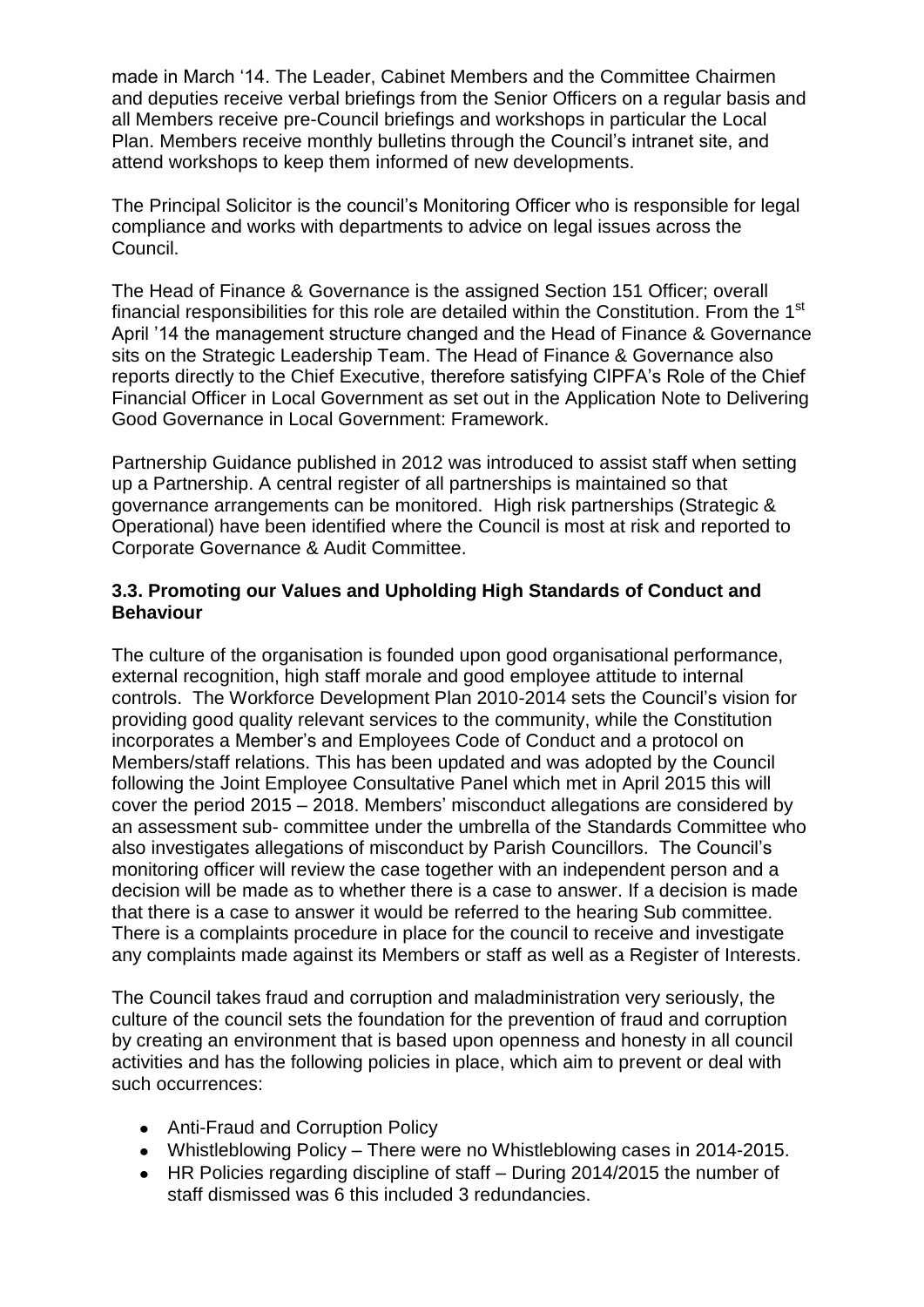The council's Anti-Fraud and Corruption Policy is reviewed annually and any amendments are subject to the approval of the Corporate Governance and Audit Committee, this was last updated in June 2014.

A revised Members' Code of Conduct was adopted by the council in October 2012. The code details the general obligations of members of Chichester District Council. It is the member's responsibility to comply with the provisions of the code. There is also a register of member's interests which is available on the council's website.

The council has a Corporate Complaint Procedure, forms and guidance for which is available on the council's website. Results of complaints investigated together with the report on all complaints dealt with by the Local Government Ombudsman are reported annually to the Corporate Governance and Audit Committee.

## **3.4. Taking informed and transparent decisions and managing risk**

All cabinet reports are authorised by the relevant Executive Director and reviewed by Legal & Finance before they are presented to the cabinet. The Head of Finance & Governance and the Monitoring Officer will attend if required, answering specific questions raised by Members.

The Council's risk register is reviewed regularly and presented to the Corporate Risk Group which is SLT plus Key Members. Job descriptions of Senior Officers reflect their "Risk Management Responsibilities" and Internal Audit's Annual Audit Plan is drawn up using a risk-based approach, commenting on Risk Management in the area under review in their report. On an annual basis the Council's Risk Register which includes new and emerging risks is presented to the Corporate Governance and Audit Committee and then onto Cabinet. During 2014/2015 the seven highest risks identified in the Corporate Risk Register were:-

- Deficit Reduction (Balanced Budget)
- Vision / Priorities
- Project Management
- Contract Management
- Health & Safety
- Local Plan
- **•** Business Continuity

Major projects incorporate a full risk assessment prior to action being taken. As the project progresses a risk assessment is included in the Project Initiation Document (PID) to committee and during the project risks are reviewed with the cabinet member concerned and updated as necessary.

The Health & Safety Manager has continued to work with services to ensure that there is an adequate business continuity plan and that the findings from the Business Impact Analysis prepared by Zurich have been implemented. In December 2014 a full exercise was carried out which raised a number of actions; these were completed by the end of March. A decision was made to cease using Shadow Planner and to replace it with a simplified system which would be stored on the Council's X drive. Heads of Service now have a copy on their desktop on their Laptops; they also have options to store key documents on their phones. The systems are categorised as critical (systems up and running in 3 days) and non-critical (over 3 days). The Health & Safety Manager will continue to test the robustness of the plans.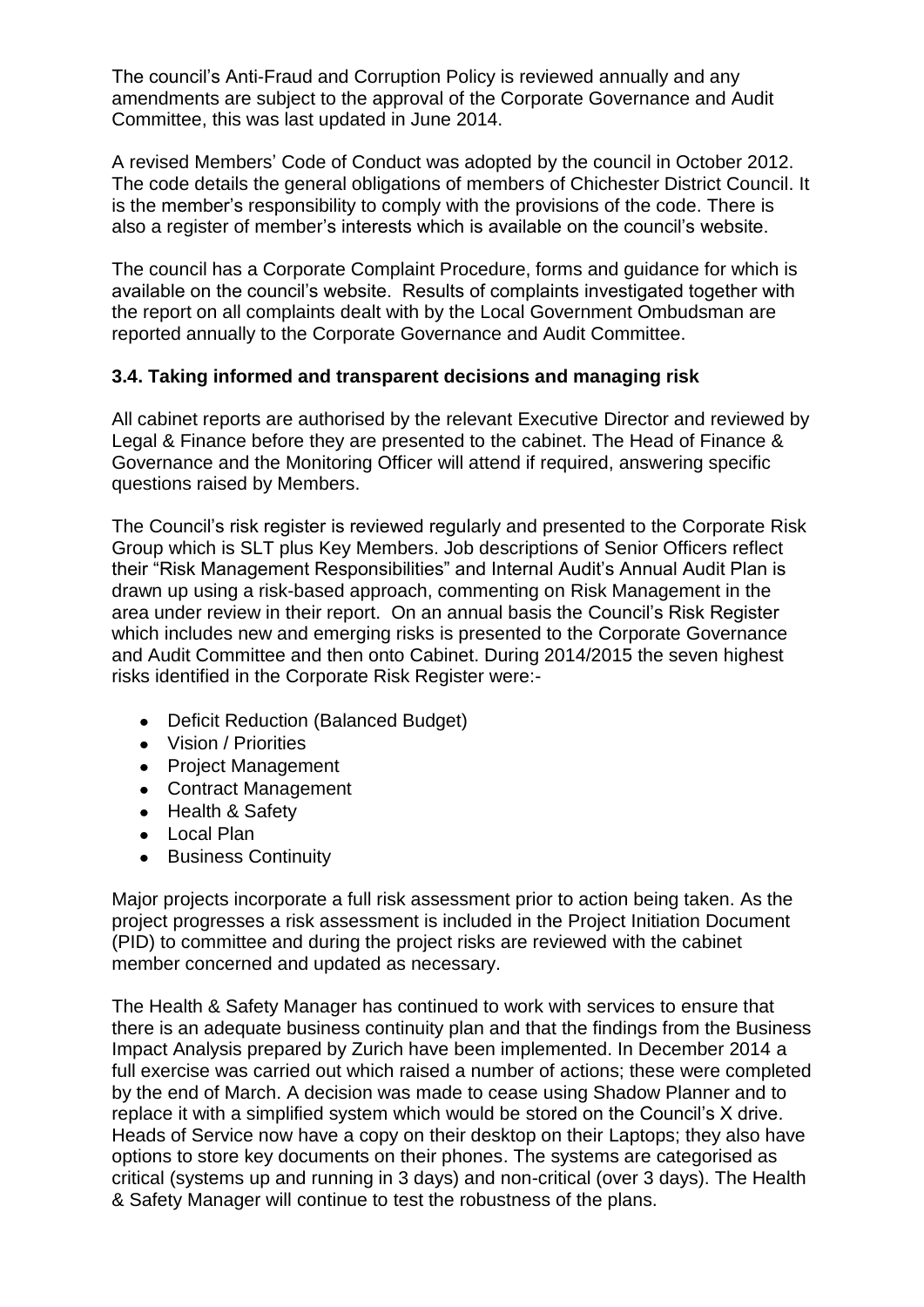In February the Head of Housing and Environment undertook an Emergency Planning Review for CMT which gave details of the findings identified in the West Sussex County Council peer review and also highlighted West Sussex County Council's plans for the future. Following the writing of this report a new Emergency Planning Officer was appointed in March 2014 unfortunately this person resigned in July 2014.

The Head of Housing and Environment subsequently reported to the Strategic Leadership Team on the way forward, and the options available to the Council.

It was decided to train a member of staff in Housing and Environment to assist and understand the Emergency Planning process also attendance at the Sussex Resilience Forum.

It was decided that Chichester will operate a shared service with Arun District Council. The Emergency Planning Officer will be based between Arun and Chichester with two members of Housing and Environment assisting.

## **3.5. Effective Management – Capacity and capability of Members and Officers**

A comprehensive induction and training programme exists for officers and Members. The training programme incorporates dealing and understanding new and current legislation, understanding their role as a ward member and developing their personal skills. Training programmes for staff are incorporated into staff appraisals and development programmes.

Member's attendance at meetings is at present recorded on the covalent system. In the event of continual non-attendance the matter would be passed to the leader of the political group concerned for action to be taken. Performance issues relating to staff are dealt with by the Manager / Head of Service and if it is considered necessary the Executive Director will report by exception to SLT. CMT are undertaking a leadership training programme, and organisational development will be moving from Personnel to the Corporate Improvement Team. Statutory officers have specifications that match the legislative requirements of their role. During 2013/2014 it was discovered that Financial Regulations were not being complied with in relation to the reconciliation of income. Internal Audit have undertaken a review of all reconciliations on outturns greater that £20k but excluded Council Tax and Non Domestic Rates. An officer's employee specification now includes competencies, and is also reflected in their annual appraisal. Further reviews have been taken to Corporate Governance & Audit Committee updating members on the progress that is being made.

#### **3.6. Engaging with local people and other stakeholders to ensure robust accountability**

The Council's committee meetings are held in public, the press and public are only excluded when the report is presented as a Part 2 item in accordance with Part 1 of Schedule 12A to the Local Government Act 1972.

The Council publishes its vision, strategy, plans and performance information within the Annual Report which is subject to scrutiny from the Overview and Scrutiny Committee. This, along with the Annual Statement of Accounts, disclosure of spend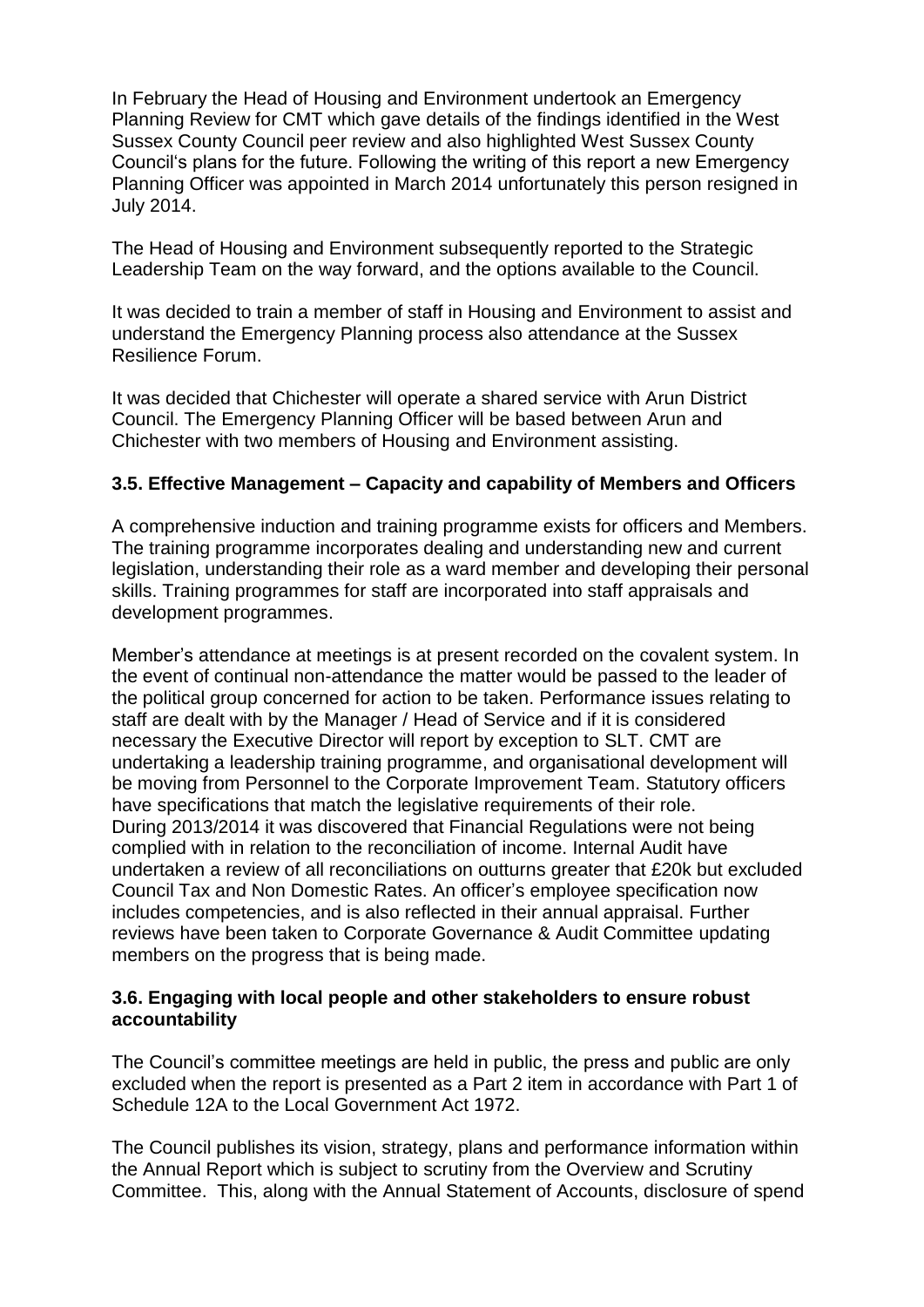over £500 with officer remuneration and the Senior Staff pay policy is published and made available to the public.

The Council's contract with other councils in West Sussex, funded by Government Grant, for the provision of e-petition software expired in December 2013. Since then the Council are encouraging organisations to start their own Petitions one such site [www.change.org](http://www.change.org/) was used by Wisborough Green to save their public toilets.

On-line consultation methods continue to be undertaken, webhost which is the software used, enables surveys to be designed, produced and analysed electronically. These surveys are accessed via the council's website. Facebook and Twitter continue to be used to promote consultation and links are used with the West Sussex e-panel to promote the surveys generally.

On-line polls have continued to be used, which allows members of the public to provide their views on a range of topics that the council are involved with.

Community Forums - Regular meetings with Parish Councils have continued at forum level over the year. These meetings are held quarterly and provide a mechanism to engage with the parishes and to communicate and review information collectively.

The Council continues with its work on Youth Engagement, the Community Wardens main areas of activity are encouraging and increasing community involvement, dealing with environmental issues (e.g. graffiti, litter, abandoned cars, dog fouling etc.) within the area by working with appropriate agencies working with police, police community support officers (PCSOs) and local communities to reduce crime, antisocial behaviour and fear of crime in the area including providing intelligence and evidence to the police and acting as a professional witness.

Sport development provide sport and leisure activities and events to increase opportunities for participation in sport and physical activity and improvement to health delivered directly and in partnership with other sports and leisure providers.

#### **4. Review of effectiveness**

The Council has responsibility to review the effectiveness of its governance framework. The review of the effectiveness is undertaken by the work of the Corporate Management Team and the Directors / Heads of Service who have responsibility for the development and maintenance of the governance environment. The Principal Auditor's annual report and comments made by the external auditor also adds to the effectiveness of the governance framework at the council. The process that has been applied in maintaining and reviewing the system of governance includes the following elements:-

The Council adopted a constitution to ensure it is efficient, transparent, and accountable to local people. Some of these processes are required by law; others are based on decisions made by the council. It is the responsibility of the Council's Monitoring Officer who reviews the constitution as and when required to ensure that it continues to operate effectively.

The council is made up of 48 Council Members four of these Members take up the roles of Leader and Deputy Leader of the council, Chairman and Deputy Chairman.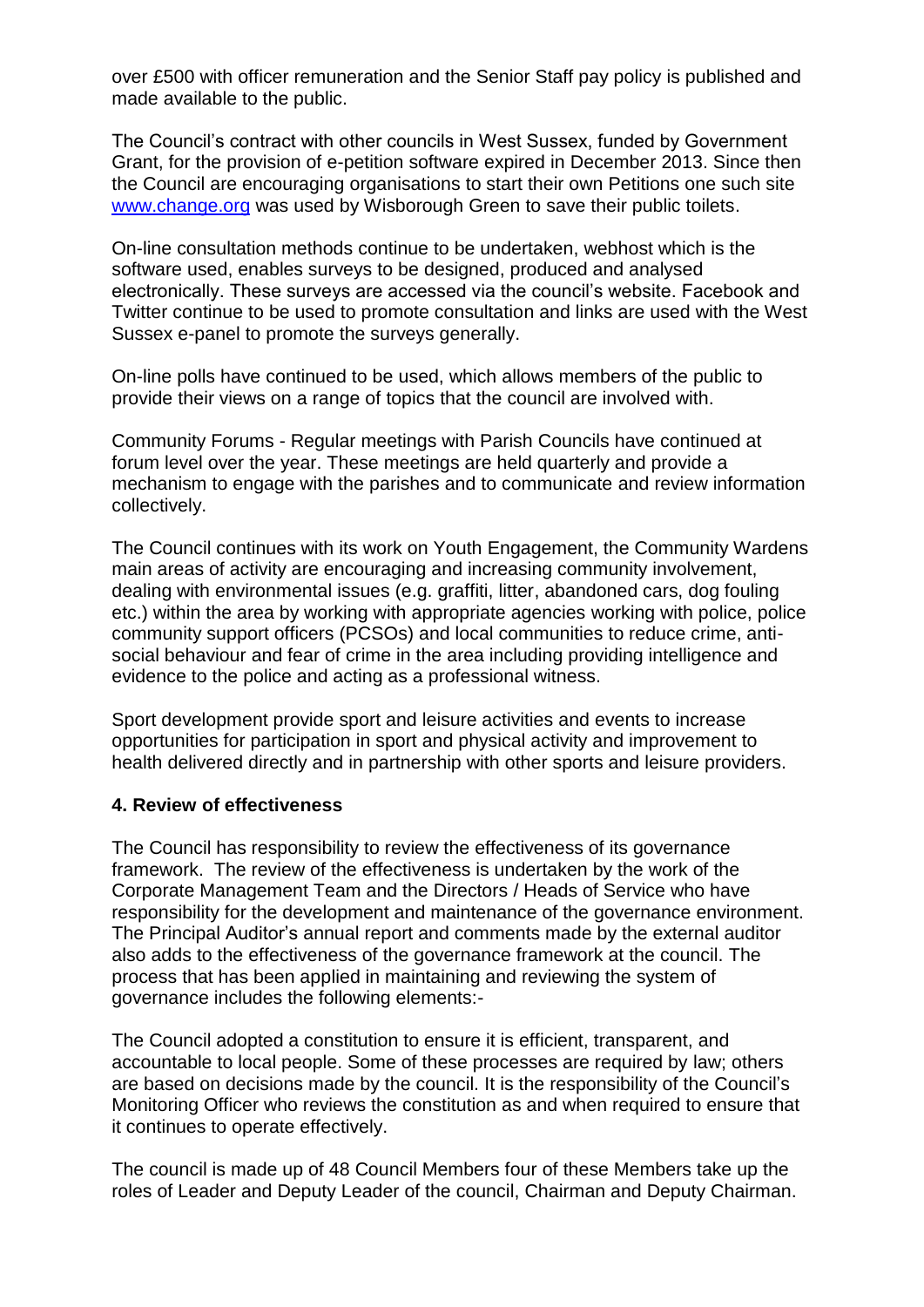The Leader and Deputy Leader plus five Cabinet Members are appointed with specific areas of responsibility.

The Council's Overview & Scrutiny Committee has the power to make reports and recommendations to the Council's Executive on issues which affect the area. The committee can require Members and Officers to attend meetings and provide information, to require information from partner authorities and partners and to review and scrutinise decisions and to call in a decision made by the Council's Executive but not yet implemented. The Council also takes part in county wide joint scrutiny reviews on issues affecting the wider area and has a representative on the West Sussex County Council Health and Social Care Select Committee to allow the authority to contribute to health related reviews. In addition to the responsibilities outlined within the statement, the Corporate Governance and Audit Committee also has responsibilities for:

- Control and monitoring arrangements for risk.
- Review and determination of the Internal Audit priorities based on the Governance issues and the risks assessments made.
- Review progress / effectiveness and probity of Corporate Governance within the authority.
- Report to full Council on significant issues or concerns raised.
- Review and make recommendations to Cabinet and the council on the council's financial regulations and contract standing orders.
- Consider reports from the Head of Finance & Governance on the council's financial control system, the council's insurance policies and self-insurance arrangements.
- Monitor the operation of the Members Allowance scheme; approve annually the final accounts of the council and as required to monitor the efficiency of the council's services.

The Corporate Governance & Audit Committee meets five times during the year to consider regular reports from Internal Audit on system reviews, reports from the Head of Finance & Governance and Accountancy Services Manager in addition to Annual Audit and inspection letters from (EY) the nominated External Auditor.

Following the Localism Act the Council agreed to set up a Standards task and finish group to look at the future workings of the standards regime and also to determine a terms of reference which were approved by Full Council.

At the meeting of the Full Council members approved the new arrangements for the Standards Committee. The make-up of the committee will consist of seven members of the Council; there are two Sub Committees (Assessment Sub-Committee and Hearing Sub-Committee) made up of three Members of the Council an Independent person is invited to attend meetings in an advisory capacity and a Parish Councillor who is invited to attend meetings of the Sub Committees in an advisory capacity.

Internal Audit are responsible for reviewing the council's internal control system by reporting and where necessary making recommendations to management. Internal Audit reviews are designed to assess the effectiveness of the internal controls on which the council relies for managing risk. Each year an annual audit plan is approved by the Corporate Governance & Audit Committee and an update of the plan is reported to committee at each meeting. In their annual report Internal Audit is required to report on the effectiveness of the section. Internal Audit reports on the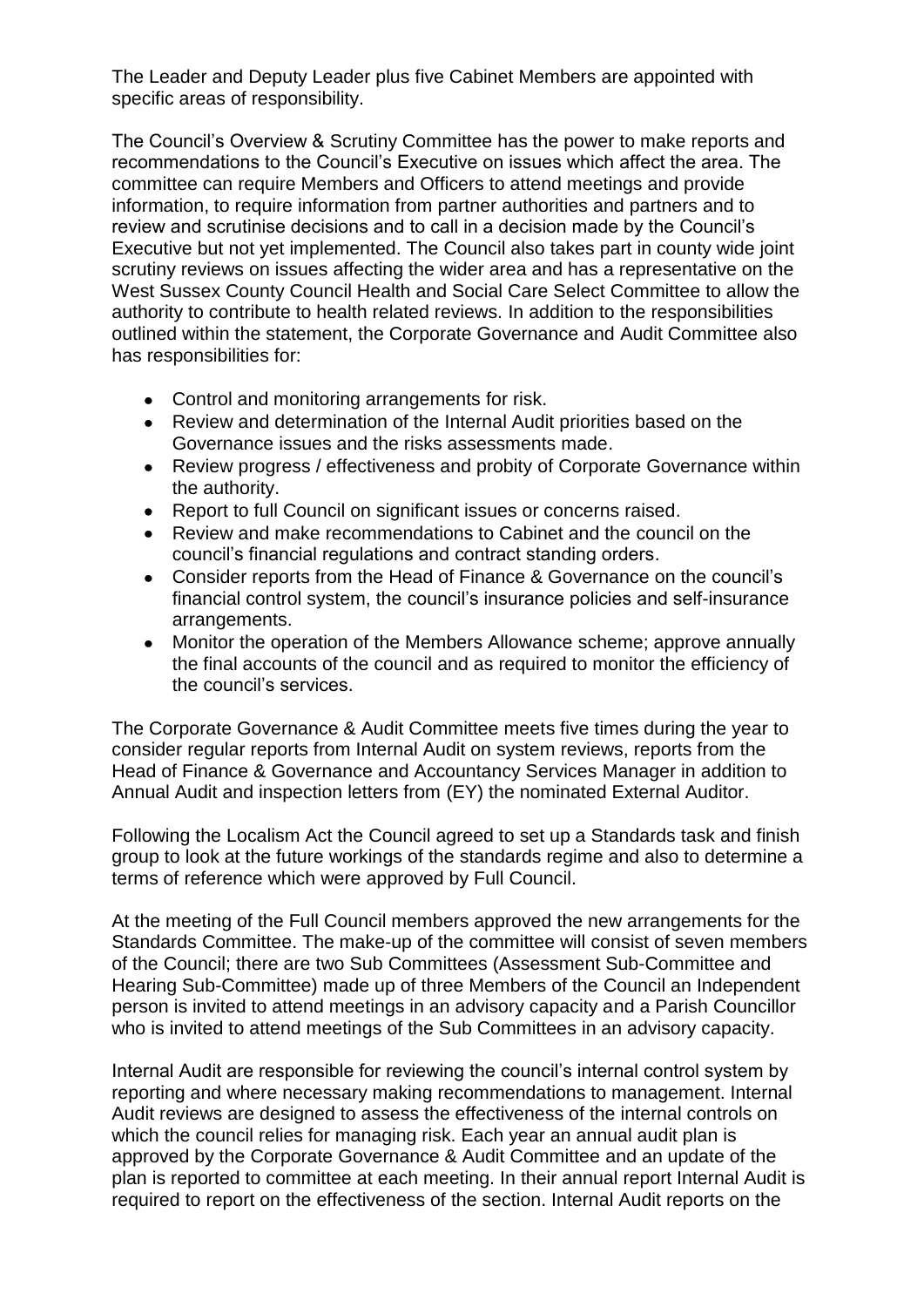three year plan and the annual plan, the resources of the section, the number of audits that have been undertaken during the year, and any non-programmed work undertaken. This is agreed with the Chairman of Corporate Governance & Audit Committee in certain circumstances.

## **5. Significant Issues**

The issues that the Council identified as risks in 2014-2015 are detailed below:

| <b>Risk</b>                                                                                                               | <b>Mitigating Action</b>                                                                                                                                                                                                                                                                                                                                                                              | Responsibility                                         | Target date                                                                                                                                                              |
|---------------------------------------------------------------------------------------------------------------------------|-------------------------------------------------------------------------------------------------------------------------------------------------------------------------------------------------------------------------------------------------------------------------------------------------------------------------------------------------------------------------------------------------------|--------------------------------------------------------|--------------------------------------------------------------------------------------------------------------------------------------------------------------------------|
| The impact on the<br>Council and the<br>future Grant<br>settlement<br>calculation.<br>Loss of external<br>income streams. | The Council has identified<br>likely reductions from<br>government and from local<br>income streams. The report<br>to cabinet "Transformation of<br><b>Council Services"</b><br>emphasised the need to<br>continue to plan for the future<br>and to be able to "flex the<br>model" should the need arise.                                                                                             | SLT, Head of<br>Finance &<br>Governance                | Implement the<br><b>Deficit Reduction</b><br>Plan which will<br>identify<br>efficiencies or<br>increased income<br>to address the<br>shortfall expected<br>in 2017/2018. |
| <b>Business Continuity</b>                                                                                                | <b>Shadow Planner was</b><br>replaced with a simplified<br>version that will be kept on<br>the councils X drive. Heads of<br>Service have a copy on their<br>desktop on their Laptop; they<br>also have options to store key<br>documents on their phones.<br>In December 2014 a full<br>exercise was carried out<br>which raised a number of<br>actions these were completed<br>by the end of March. | Chief<br>Executive<br>Director /<br>Service<br>Manager | The Health &<br><b>Safety Manager</b><br>will continue to<br>test the<br>robustness of the<br>plans.                                                                     |
| Emergency<br>Planning                                                                                                     | Following an evaluation of<br>various options it was<br>decided to operate a shared<br>service with Arun District<br>Council. The Emergency<br>Planning Officer will be based<br>between Arun and Chichester<br>with two members of Housing<br>& Environment assisting. The<br>Chief Executive is a member<br>of the Sussex Resilience<br>Forum Executive Board.                                      | Chief<br>Executive /<br><b>Exec Director</b>           | The effectiveness<br>of the shared<br>service will be<br>monitored.                                                                                                      |